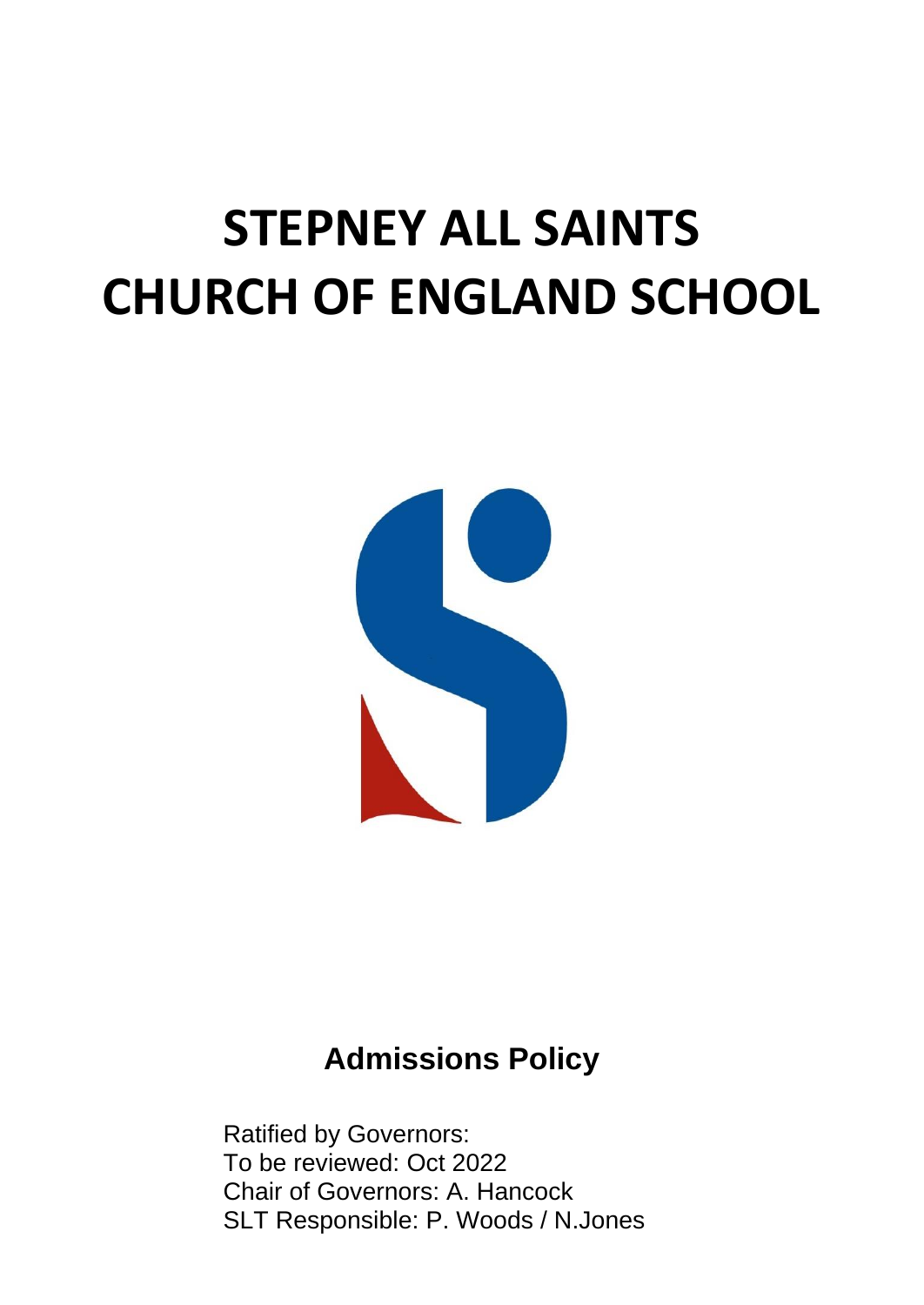# **Stepney All Saints CofE School – Admissions Policy 2022-23**

## **Admissions Procedure**

- The Admissions Authority is the Governing Body of Stepney All Saints Church of England School.
- The number of students admitted annually to Year 7 is 208.
- Parents must complete the eAdmissions application available for all schools. The Local Authority closing date for applications for September places in Year 7 is  $31<sup>st</sup>$  October each year.
- In-Year admissions are considered under the same criteria as those for all new Year 7 students. Applications are made via the Local Authority.
- All applicants are requested to complete the school's Supplementary Form. This is available on the school website.
- Places for September places in Year 7 are offered on the National Offer Day 1<sup>st</sup> March.
- All unsuccessful applicants for places in Year 7 are placed on the waiting list from the time the decisions are announced until it is discarded on 31st December. Places that become available are offered in accordance with the over-subscription criteria.
- Foundation places are offered to students whose families are faithful and regular worshippers in a recognized Christian Church. This must be a Church which is a member of Churches Together in Britain and Ireland and/or the Evangelical Alliance. Regular worship must be at least twice a month for the past 2 years. In the event that during the period specified for attendance at worship the church has been closed for public worship and has not provided alternative premises for that worship, the requirements of these admissions arrangements in relation to attendance will only apply to the period when the or alternative premises have been available for public worship.

# **Admissions Criteria**

Stepney All Saints CofE School offers 208 places to Year 7. These places are allocated as follows:

- 40 Foundation
- 152 Open
- 16 Language Aptitude places

52 students from each of four ability bands will be accepted. The school has adopted the Local Authority's policy of banding to ensure that it takes an even balance of children in different ability ranges. The available 208 places are divided equally across the four bands of ability. Therefore 52 children from each band will be admitted according to the criteria set out below.

## **Foundation Places.**

40 places (10 per band) are offered each year to students whose families are faithful and regular worshippers in a recognized Christian Church (see appendix 1 below). Written evidence of applicant's commitment to their place of worship (in the form of a clerical reference) will be required at the time of application.

If there are more than 40 applicants, places will be allocated according to the following criteria. These are stated in order of priority:

• Children looked after by the local authority<sup>[2]</sup>, previously looked after children who left care and became subject to adoption, a special guardianship order or a child arrangements order. This includes those who appear [to the admission authority] to have been in state care outside of England and ceased to be in state care as a result of being adopted.

• Children with a strong medical or social reason to attend the school. This can include the parents', carers' or other family members' medical conditions and the family's social needs. Written supporting evidence required.

• Children who live in one of the listed parishes (see appendix below) or attend any church anywhere in the London Borough of Tower Hamlets.

• Children whose sibling i.e. older brother or sister already attends the school and will still be at the school at the time of attendance. (For this purpose, "sibling" means a whole, half or stepbrother or stepsister resident at the same address. *[3]*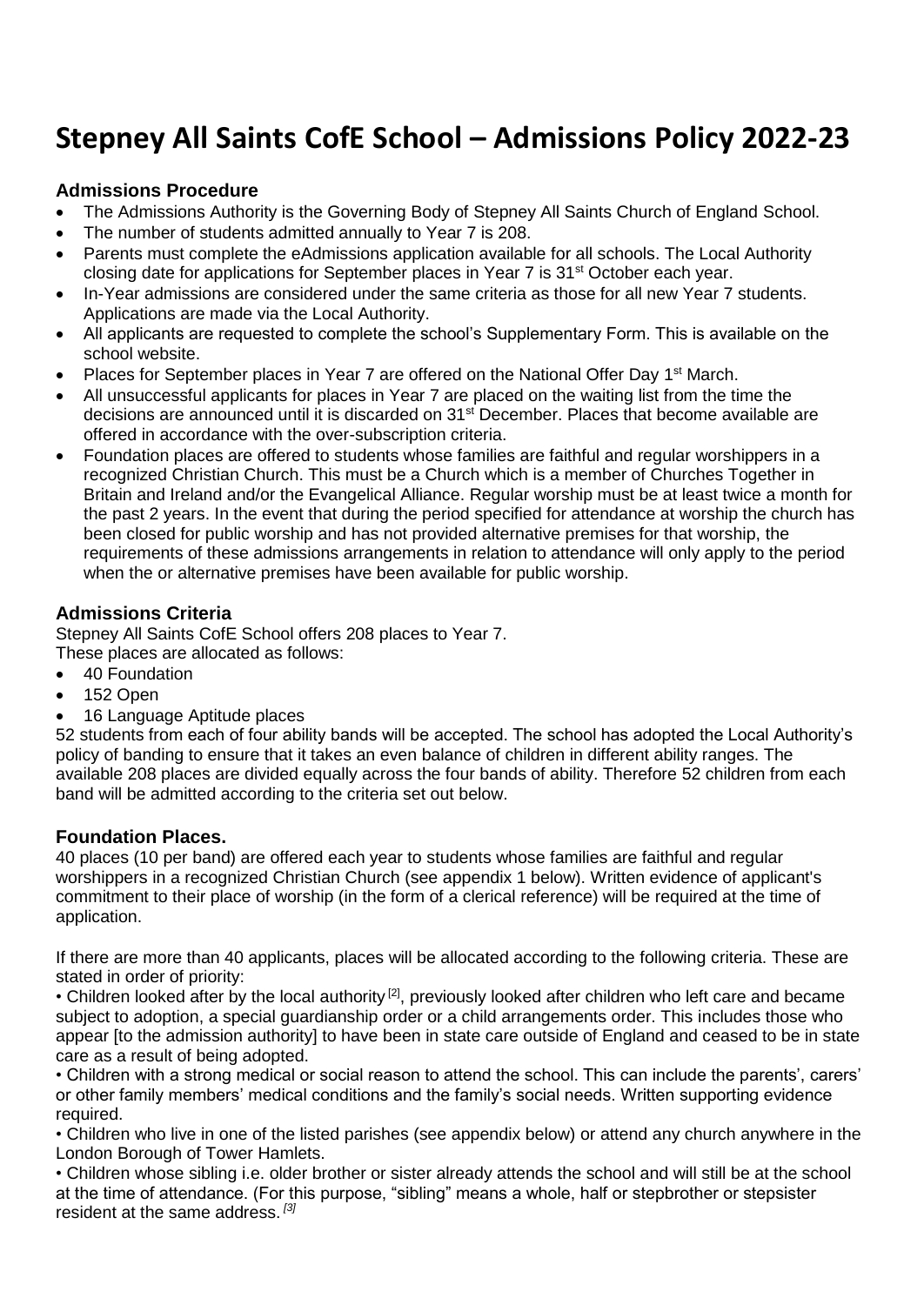• Children who live nearest the school, measured along the shortest, safe walking route to the school's gate on Stepney Way, using the local authority's computerised map.*[4]*

## **Open Places.**

152 places (38 per band) as open places, are offered to students who do not qualify for a specialist language or foundation place or whose parents have chosen the school for the type of education it provides.

If there are more than 152 applicants, places will be allocated according to the following criteria. These are stated in order of priority:

• Children looked after by the local authority <sup>[2]</sup>, previously looked after children who left care and became subject to adoption, a special guardianship order or a child arrangements order. This includes those who appear [to the admission authority] to have been in state care outside of England and ceased to be in state care as a result of being adopted.

• Children with a strong medical or social reason to attend the school. This can include the parents', carers' or other family members' medical conditions and the family's social needs. Written supporting evidence required.

• Children living nearest the school who are the eldest in the family (up to five places in each band of ability).

• Children whose sibling i.e., older brother or sister already attends the school and will still be at the school at the time of attendance. (For this purpose, "sibling" means a whole, half or stepbrother or stepsister resident at the same address. *[3]*

• Children who live nearest the school, measured along the shortest, safe walking route to the school's gate on Stepney Way, using the local authority's computerised map.*[4]*

#### **Aptitude in Modern Foreign Languages**

16 places will be offered to students who demonstrate an aptitude for Modern Foreign Languages having completed the school's aptitude test. The four highest scoring students in each band will be offered places. In the event that two or more applicants have equal rights to a place under this criterion, the Governing Body will accept the applicant who lives nearest to the school, measured along the shortest safe walking route to the school's gate on Stepney Way. If fewer than 4 children qualify to be admitted in any band the unused places will be filled by Modern Foreign Language applicants in adjacent bands. If fewer than 16 children qualify for the Modern Foreign Language places, the number of places under the Open Places admission criteria will be increased in each band accordingly.

#### **Student Ability Banding**

Banding is a method for a school to achieve an admission intake that reflects the full range of abilities of all children in the local authority. Banding is used only when a school is oversubscribed.

Banding helps to reduce segregation and enables schools to achieve comprehensive intakes with a broader ability range and a wider social mix than would otherwise be the case.

We use the banding system of Tower Hamlets where they normally use a test provided by the National Foundation for Educational Research (NFER). However, Tower Hamlets have been granted a variation to replace this with teacher assessment to overcome the difficulty caused by the Covid-19 pandemic. Tower Hamlets uses banding at the point when children transfer from primary to secondary school. Each secondary school's intake is divided equally across four bands, designed to be representative of the range of ability of children in the local area.

#### **Banding Assignment**

All children in Tower Hamlets primary schools are tested on their numeracy and literacy in the summer term of Year 5. The test scores are then submitted to the Local Authority. The Local Authority uses this information to determine the range of ability for children in the local area. The children whose test scores place them in the top quartile (25%) are assigned to Band D and the children whose test score places them in the lowest quartile (25%) are assigned to Band A. The second quartile of children is assigned to Band C and the third quartile assigned to Band B. Here is an example of the Banding model:

- 25% of children score between 85%-100% (Band D)
- 25% of children score between 63%-84% (Band C)
- 25% of children score between 45%-62% (Band B)
- 25% of children score between 0%-44% (Band A)

Banding is intended for the purpose of ensuring that a school achieves a balanced intake when it is oversubscribed. It is designed to be fair to all children, whatever their ability.